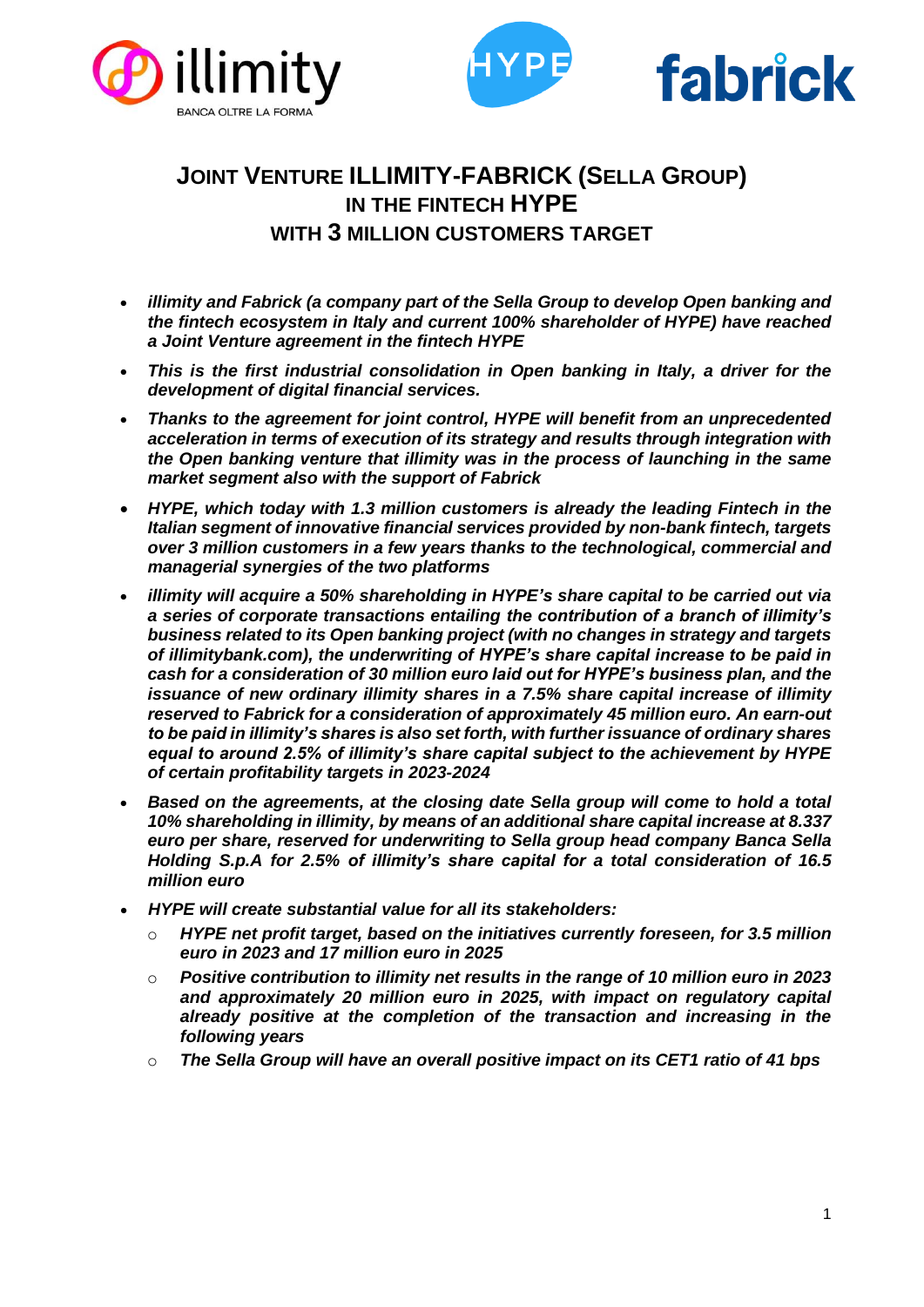





*Milan, 22 September 2020* – The Boards of Directors of illimity Bank S.p.A. ("**illimity**"), Banca Sella Holding S.p.A. ("**Banca Sella Holding**"), Fabrick S.p.A. ("**Fabrick**") and Hype S.p.A. ("**HYPE**"), held yesterday, approved the agreement for the entrance of illimity in HYPE, thus giving rise to a J**oint Venture equally owned by illimity and Fabrick** (until now holding 100% of HYPE shares and, in turn, controlled by Banca Sella Holding S.p.A).

The aim of the industrial combination is to increase the ambitions of the project and the simultaneous acceleration of the growth of HYPE, which already serves 1.3 million customers.

At the same time, for the two partners the deal aims to accelerate the development plans of illimity in this specific industry segment, making the young fintech the Italian player with the greatest development potential in "light" banking services, and the plans of Fabrick as an enabler of Open Banking and new generation fintech projects.

The agreement provides for the incorporation into HYPE of the new Open banking solutions developed by illimity in recent months, strongly accelerating its development in terms of execution, volume growth, cross-selling and profitability.

**Corrado Passera**, **Founder and CEO** of **illimity**, commented: "*The digital financial services world is evolving fast. Technology, user experience, economies of scale and, above all, how quickly they can be achieved, are crucial success factors. Just as in the direct digital banking segment, illimity has strongly innovated and will continue to do so by expanding its field of action, in the non-banking segment we were delighted to take this opportunity to partner with the Italian leader to become a true industry benchmark. We are already closely linked to the Sella Group by technological collaboration and we are particularly pleased that it has decided to consolidate a long-term relationship between us also through an investment in illimity share capital*.".

**Pietro Sella**, **CEO** of the **Sella Group** and **Chairman** of **Fabrick**, adds: *"We have always affirmed and believe that Open Innovation and Open Banking are the path to innovate financial services;*  with this agreement we attest the ability and effectiveness of the new rules of the game with the *aim of creating with illimity the first Italian challenger bank. The digital transformation is producing a strong disruption in the financial sector and HYPE was born in this context and the agreement that we present today represents a new stage in an extraordinary path of open innovation with operating model that has proved its effectiveness reaching 1.3 million customers. Hype has thus turned into a great project, with ambitious goals, and to reach these goals we started the search for the right partner. Hype has thus turned into a great project, with ambitious goals, and to reach these goals we started the search for the right partner. We found it in illimity, as we share the vision of the future and the long-term shareholders' interest to build a highly innovative and sustainable player over time. The agreement also confirms the value of the Fabrick project as an accelerator, enabler and developer of the fintech ecosystem and we are proud and honored to welcome the equally extraordinary illimity project among our significant shareholdings and to be able to contribute to its success.* 

*Antonio Valitutti, CEO of HYPE: "Hype has experienced extraordinary growth because it has been able to capture new needs and has enjoyed the freedom and ability to do what it needed to respond*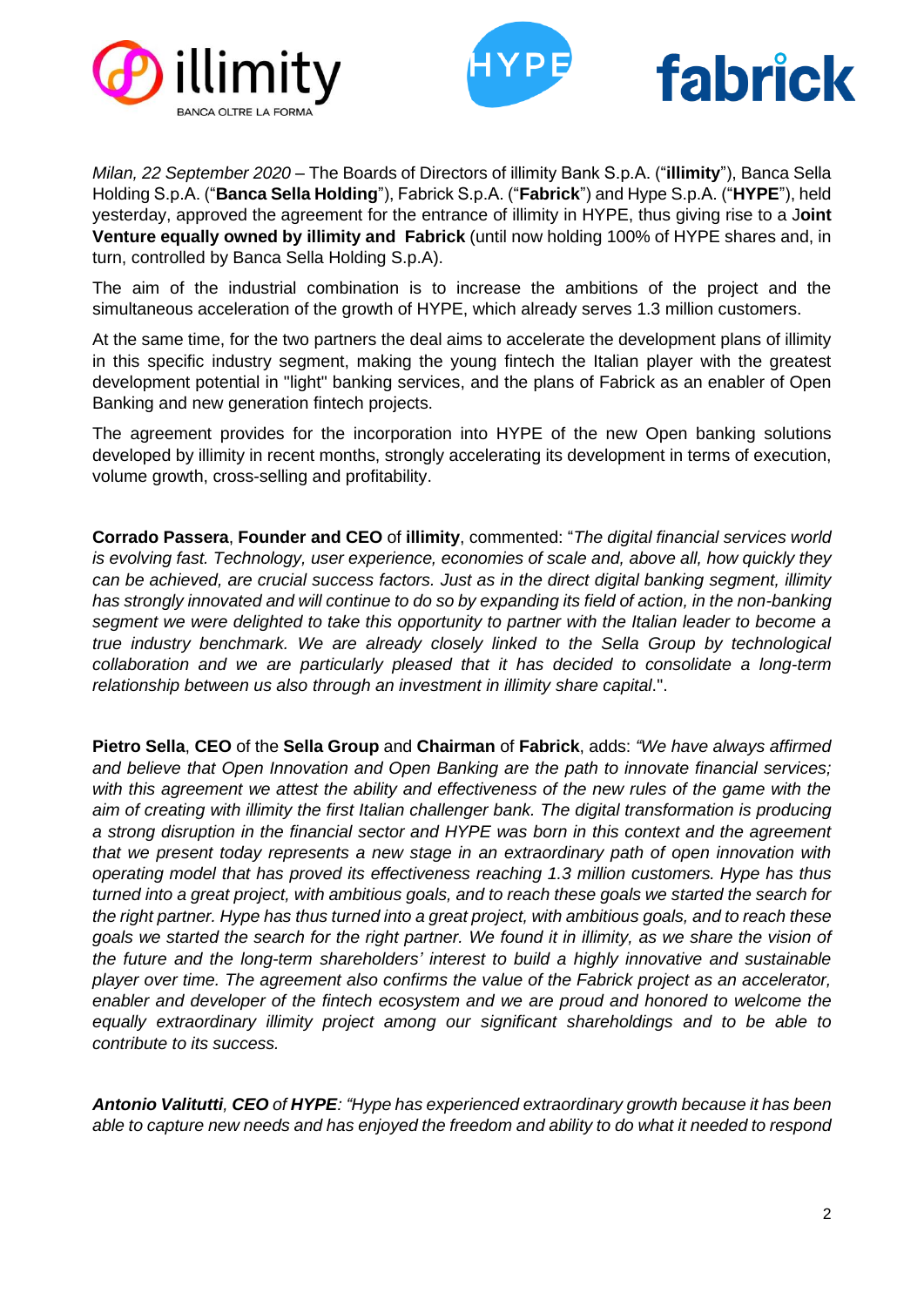





*with an innovative service. The most interesting thing is that in addition to meeting their needs, we have guided our client community towards a new way of understanding and making use of banking. I* am sure the development phase that we will enter now, with the strength of synergies that will *unfold with illimity, will enable us to unleash more energy and contribute to the growth of the Italian and European fintech ecosystem. From now on, the Hype community will be able to benefit from this new boost".*

# **Strategic rational of the Joint Venture**

The Joint Venture was set up to take advantage of new opportunities in the digital financial services and Open banking markets, where a client segment is emerging - in Italy alone there are already over 2.5 million fast-growing clients: these clients are not interested in a bank, but in simple and "light", easy-to-use solutions that respond differently to their financial needs.

The agreement will transfer illimity's new Open banking solutions and related services to HYPE, in order to also enter the market segment of non-banking financial and payment services digital platforms and related services, enabling both partners to accelerate their strategies and aim for ambitious targets.

The deal, thanks to the complementarity of the characteristics of HYPE and illimity, will allow to develop important synergies:

- from a strategic perspective, the combination of HYPE's ability to acquire new customers in segments not yet addressed by illimity, integrated with illimity's customer engagement capability will allow to attract a growing number of customers, thanks to a complete offer (payments, Open banking services, deposit accounts) channeled through commercial partnerships with third party operators to increase customer loyalty and margins;
- from a technology perspective: the common evolutionary vision, key components of the shared Open banking systems (Fabrick), the use of the same modern core banking system (Centrico), as well as the similar architectural design of the two platforms illimitybank.com and HYPE in both banking and non-financial products, will ensure that integration is more immediate than is generally the case in this type of deals, without sacrificing market presence;
- on the sustainability of the business model: creation of an economically sustainable and profitable business model thanks to synergies related to marketing investments, commercial partnerships with financial and industrial operators and developments in technology;
- from a managerial perspective: the combination of the expertise developed over the years by the managers and the team of professionals and specialists at HYPE and illimity creates a team with an experience that is almost unique on the market.

Illimitybank.com will continue to pursue its own stand-alone growth strategy in line with its business plan.

## **Structure of the transaction**

The Joint Venture agreement provides for illimity to acquire 50% of HYPE's share capital from Fabrick by means of the following corporate transactions:

• underwriting by illimity of a reserved ("*con esclusione del diritto di opzione"*) share capital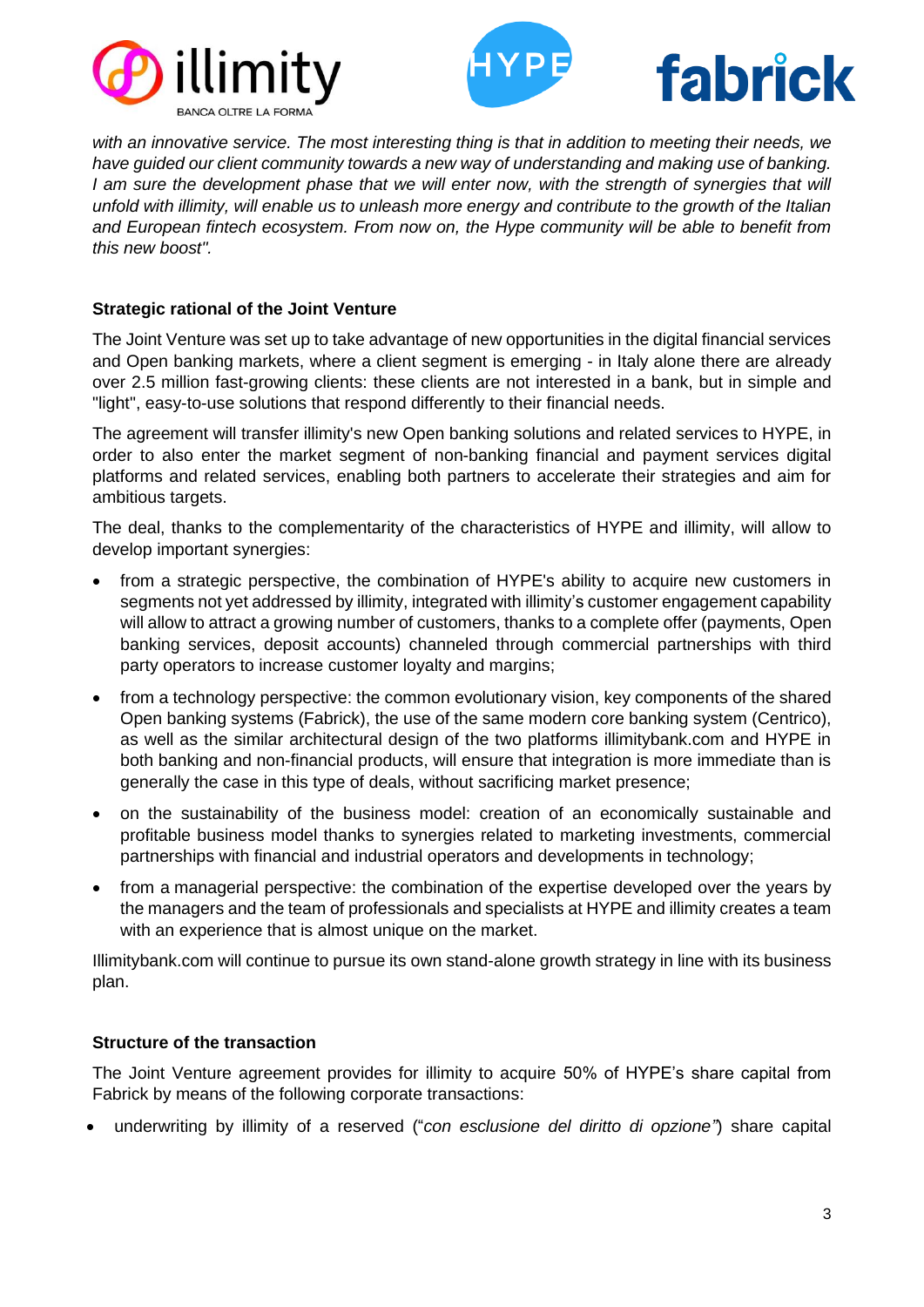





increase in HYPE for 30 million euro, in line with the financial needs to support HYPE's business plan envisaged development;

- contribution in HYPE by illimity of some assets, resources and technologies, pertaining to the Open banking project laid out for HYPE's business plan;
- contribution in illimity by Fabrick of HYPE's shares against newly issued illimity's shares for 7.5% of the share capital, for a total consideration around 45 million euro;
- conferment to Fabrick of a right to receive further newly issued illimity's shares (with no capital increase) for a further 2.5% of the share capital subject to the achievement by HYPE of certain profitability targets in 2023-2024 (earn-out).

In the context of the agreements between the parties, the transaction entails the underwriting by Banca Sella Holding of an additional reserved (*con esclusione del diritto di opzione*) share capital increase in illimity at the completion of the transaction for a total consideration of 16.5 million euro (equal to 2.5%), for an overall 10% participation of Sella group in illimity at closing.

As a consequence of the transaction, illimity will issue an overall amount of 9.4 million euro of new shares, for which around 7.3 million euro for the completion of the transaction and further 2.1 million euro by 2025 subject to the achievement of the above HYPE's business plan long term goals.

The illimity's new shares issue price has been agreed upon within the negotiation in 8.337 euro, having regard to last month shares trading prices.

Completion of the transaction is expected to take place within the end of 2020, after the approval of shareholders' meetings of both parties and subject to the authorizations by competent Supervisory Authorities. In compliance with applicable law, illimity will make available to the public the Directors reports for its shareholders' meeting, which may take place in December and to whom the resolutions proposals for the approval of the transaction will be submitted.

# **Key impacts**

As of 30 June 2020, HYPE had over 1.2 million clients (1.3 million in September 2020) and reported a half-yearly net loss of approximately 8 million euro. HYPE's business plan envisages substantial revenue and cost synergies, with a profit of 3.5 million euro in 2023, up to around 17 million euro in 2025.

illimity Direct Bank Division will benefit from cost synergies, mainly related to marketing and technology, an expected reduction in the cost of funding compared to its business plan, as a result of a direct funding strategy focused on a larger pool of customers, and also from significant commercial and strategic advantages.

Overall, this initiative - between the pro-rata profit contribution from HYPE, funding synergies and lower cost of direct banking activities - will immediately generate a positive incremental impact on illimity net result, estimated to be around 10 million euro in 2023 and around 20 million euro in 2025. Moreover, the deal is estimated to generate a slightly positive impact on illimity's regulatory capital at closing date, set to increase thanks to the positive contribution of the initiative to the expected net results in the period 2021-25.

The Sella Group will have an overall positive impact on its CET1 ratio of 41 bps.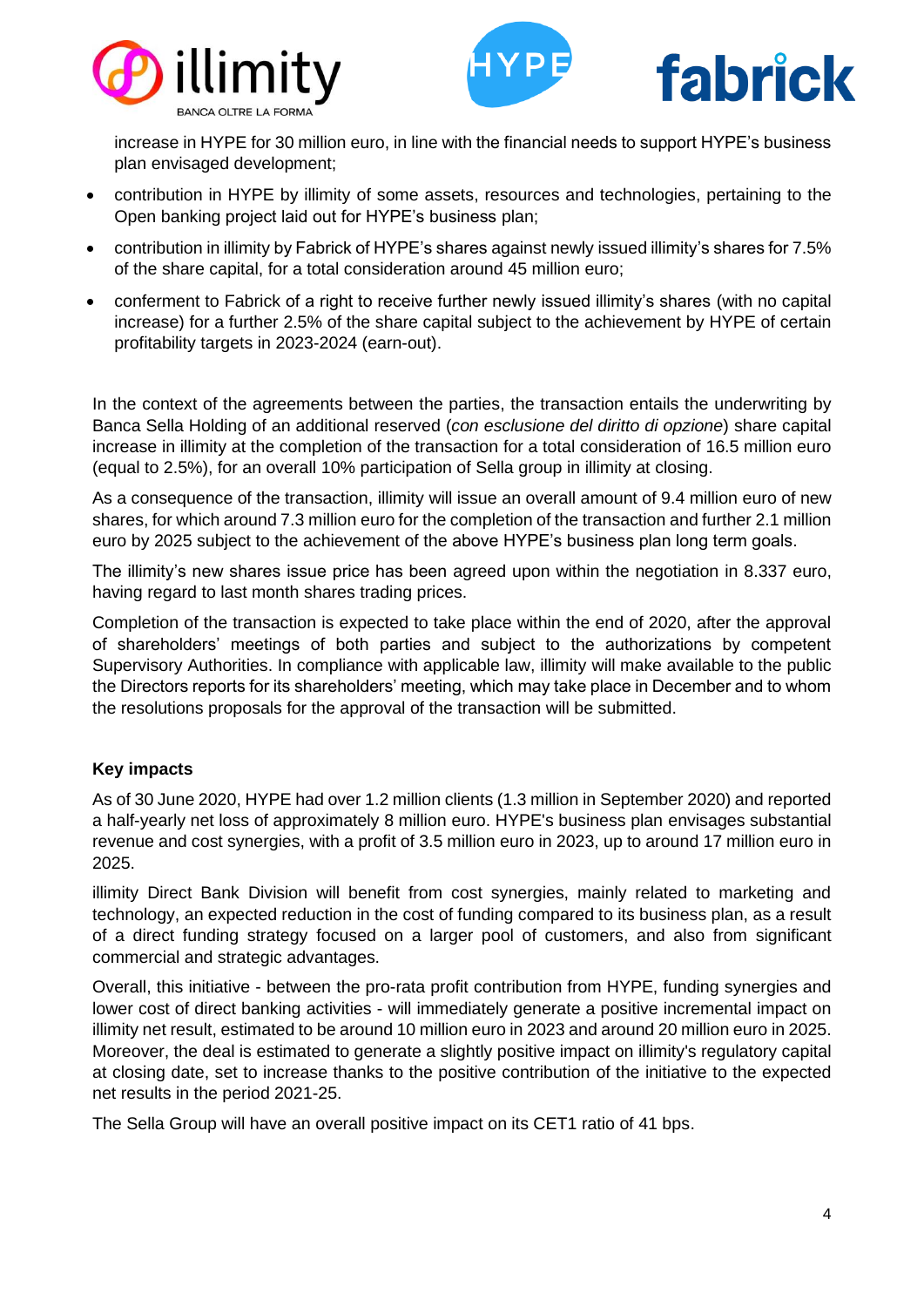





Antonio Valitutti, current CEO of HYPE, will lead the Joint Venture. Carlo Panella, Head of the Direct Bank Division of illimity, will take the position of Chairman.

\* \* \* \* \*

For the purposes of the transaction, illimity is supported by financial advisor Lazard and Studio Carnelutti for legal assistance.

Banca Sella Holding and Fabrick are supported by Arma Partners and Studio Orrick, Herrington & Sutcliffe.

For further information:

*Investor Relations* Silvia Benzi: +39.349.7846537 - +44.774.1464948 [silvia.benzi@illimity.com](mailto:silvia.benzi@illimity.com)

*Press & Communication illimity*

Sara Balzarotti, Ad Hoc Communication Advisors +39.340.1989762 [press@illimity.com](mailto:press@illimity.com) +39.335.1415584 [sara.balzarotti@ahca.it](mailto:sara.balzarotti@ahca.it)

Per ulteriori informazioni per Gruppo Sella / Fabrick:

**Responsabile Media Relation Gruppo Sella** Marco Palmieri +39 348 8827382 [marco.palmieri@sella.it](mailto:marco.palmieri@sella.it)

#### **Ufficio Stampa Fabrick e HYPE**

Angèlia-BC Communication: Simona Vecchies, Beatrice Cagnoni +39 335 5635111 [fabrick@pressfintech.it](mailto:fabrick@pressfintech.it)

## **illimity Bank S.p.A.**

illimity is the high-tech banking group founded and headed by Corrado Passera that was created with the aim of responding to specific market needs by way of an innovative and specialist business model. More specifically, illimity extends financing to high-potential SMEs, purchases distressed corporate loans and services these through its platform, neprix, provides digital direct banking services through illimitybank.com and, with illimity SGR, over the next few months will set up and manage the first Alternative Investment Fund for corporate loans. The story of illimity began in January 2018 with the launch of the special purpose acquisition company SPAXS S.p.A., which ended with a record 600 million euro being raised on the market. SPAXS subsequently acquired Banca Interprovinciale S.p.A., with the resulting merger between the two, giving rise to "illimity Bank S.p.A." which began trading on Borsa Italiana's MTA exchange on 5 March 2019 (ticker "ILTY"). The banking group, headquartered in Milan, can already count on 500 employees and closed its first year of activity with assets of 3 billion euro.

## **Fabrick S.p.A**

Fabrick is the first established company in Italy, with an international vocation, with the precise purpose of promoting Open Banking. Fabrick's mission is to build, enable innovative projects and support the dialogue and collaboration between new fintech players, large corporations and traditional players in the financial industry, by involving them, from